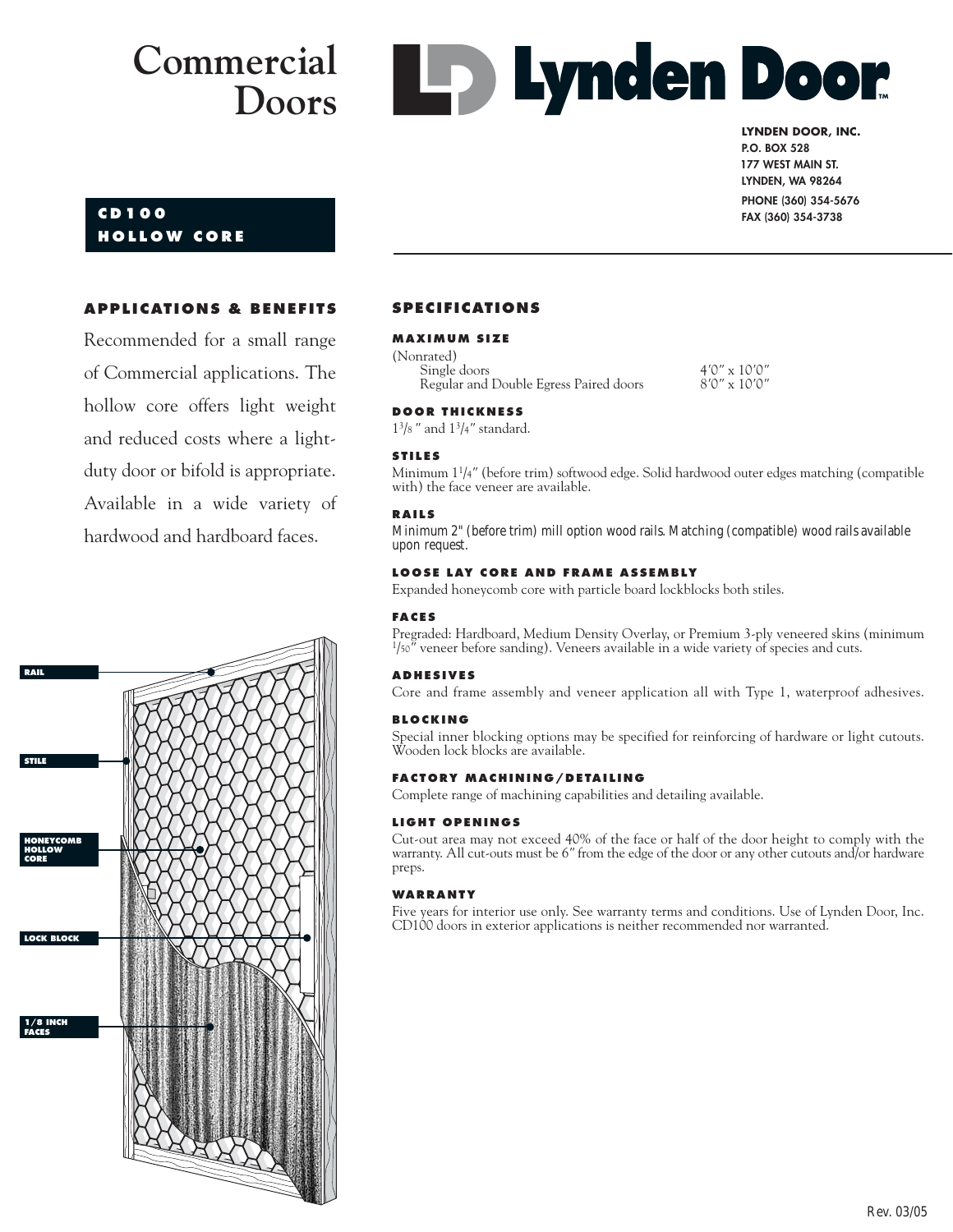

#### **LYNDEN DOOR, INC. P.O. BOX 528 177 WEST MAIN ST. 177 WEST MAIN ST. LYNDEN, WA 98264 PHONE (360) 354-5676 FAX (360) 354-3738**

# **CD200 PARTICLE BOARD CORE**

## **APPLICATIONS & BENEFITS**

Recommended for a wide range of Commercial applications. The particle board core offers good stability against warpage and telegraphing. Available as either nonrated or twenty-minute fire-rated in a wide variety of hardwood and hardboard faces.



# **SPECIFICATIONS**

#### **MAXIMUM SIZE**

| (Nonrated)                                      |                       |
|-------------------------------------------------|-----------------------|
| Single doors                                    | $4'0'' \times 10'0''$ |
| Regular and Double Egress Paired doors          | $8'0'' \times 10'0''$ |
| (20 minute rated)                               |                       |
| Single doors                                    | $4'0'' \times 10'0''$ |
| Maximum size door/transom                       | $4'0'' \times 10'0''$ |
| Paired doors: Dependent on hardware used, up to | $8'0'' \times 10'0''$ |

*Note:* GP Firestop II meeting edges may be used for twenty-minute pairs in lieu of metal edges.

#### **DOOR THICKNESS**

13/8*"* (nonrated only) and 13/4*"* standard.

#### **STILES**

Minimum 11/4*"* (before trim) softwood edge. Solid hardwood outer edges matching (compatible with) the face veneer are available.

#### **RAILS**

Minimum 2" (before trim) mill option wood rails. Matching (compatible) wood rails available upon request.

#### BONDED SANDED CORE AND FRAME ASSEMBLY

Particle Board Core with an average density of 28 to 32 lbs. Stiles and rails are glued to the core and the assembled unit is then sanded prior to lay-up and pressing.

#### **FACES**

Pregraded: Hardboard, Medium Density Overlay, or Premium 3-ply veneered skins (minimum <sup>1</sup>/<sub>50</sub><sup>*m*</sup> veneer before sanding). Veneers available in a wide variety of species and cuts.

#### **ADHESIVES**

Core and frame assembly and veneer application all with Type 1, waterproof adhesives.

#### **BLOCKING**

Special inner blocking options may be specified for reinforcing of hardware. Wooden lock blocks are available.

#### **FACTORY MACHINING/DETAILING**

Complete range of machining capabilities and detailing available. Rated doors must be in accordance with Warnock Hersey International, Inc. and National Fire Protection Association Standards (NFPA 80, latest edition). Lynden Door, Inc. recommends factory prefitting on all fire doors.

#### **LIGHT OPENINGS**

Cut-out area may not exceed 40% of the face or half of the door height to comply with the warranty. For 20 minute rated doors, the total visible area of single or multiple lights may not exceed 1296 sq. in. per leaf, with a maximum width of 36*"*, or a maximum height of 54*"*. All cut-outs must be 6*"* from the edge of the door or any other cutouts and/or hardware preps. Louvres are not allowed in 20 minute doors.

#### **WARRANTY**

Five years for interior use only. See warranty terms and conditions. Use of Lynden Door, Inc. CD200 doors in exterior applications is neither recommended nor warranted.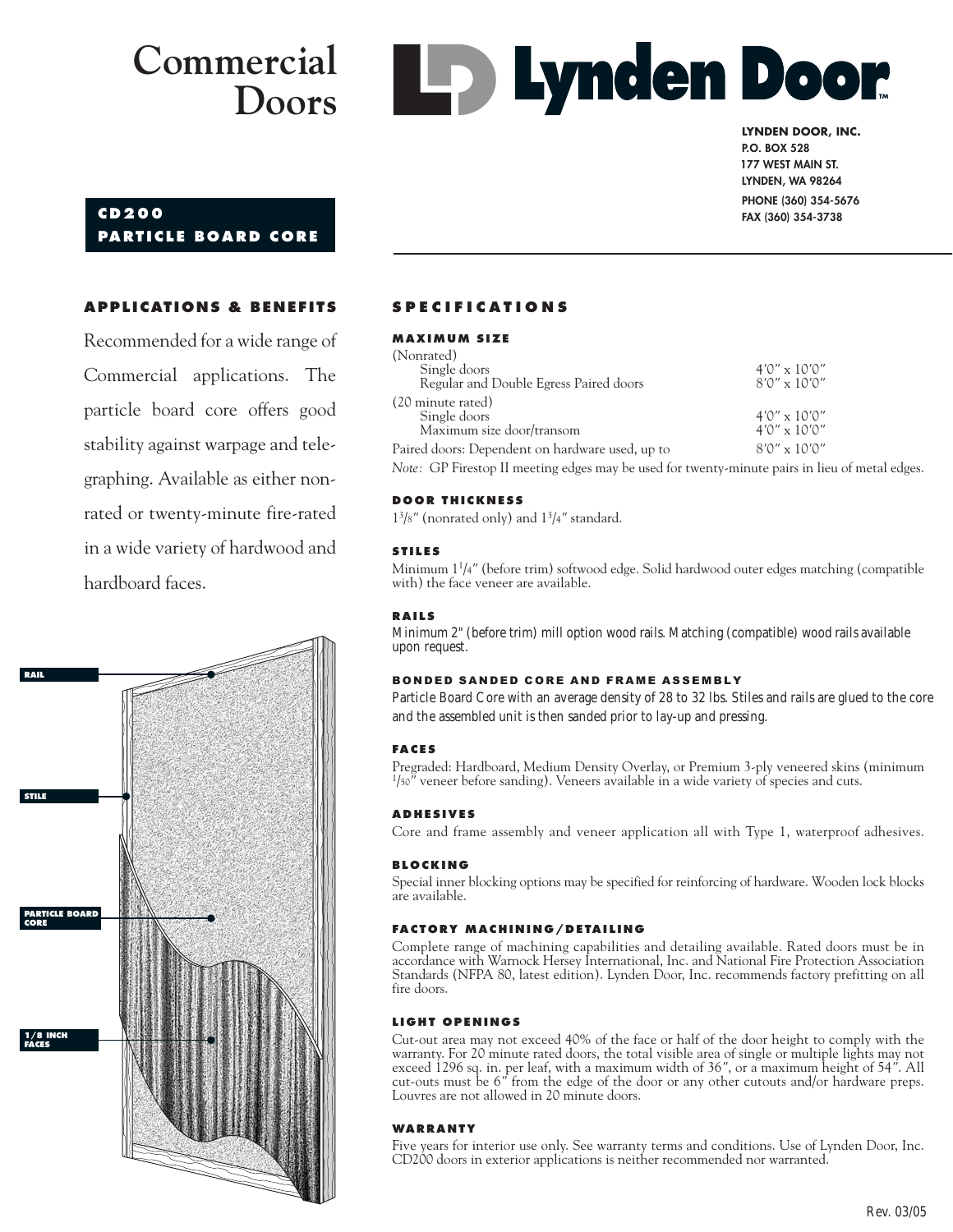**Lynden Door** 

# **LYNDEN DOOR, INC.**

**CD300 S TAVE LUMBER CORE**

**P.O. BOX 528 177 WEST MAIN ST. 177 WEST MAIN ST. LYNDEN, WA 98264 PHONE (360) 354-5676 FAX (360) 354-3738**

### **APPLICATIONS & BENEFITS**

Recommended for a wide range of Commercial applications. The stave lumber core offers good stability against warpage. Available as either nonrated or twentyminute fire-rated in a wide variety of hardwood and hardboard faces.



#### **SPECIFICATIONS**

#### **MAXIMUM SIZE**

| (Nonrated)                                                                                     |                       |
|------------------------------------------------------------------------------------------------|-----------------------|
| Single doors                                                                                   | $4'0'' \times 10'0''$ |
| Regular and Double Egress Paired doors                                                         | $8'0'' \times 10'0''$ |
| (20 minute rated)                                                                              |                       |
| Single doors                                                                                   | $4'0'' \times 10'0''$ |
| Maximum size door/transom                                                                      | $4'0'' \times 10'0''$ |
| Paired Doors: Dependent on hardware used, up to                                                | $8'0'' \times 10'0''$ |
| Note: GP Firestop II meeting edges may be used for twenty-minute pairs in lieu of metal edges. |                       |

#### **DOOR THICKNESS**

13/8*"* (nonrated only) and 13/4*"* standard.

#### **STILES**

Minimum 11/4*"* (before trim) softwood edge. Solid hardwood outer edges matching (compatible with) the face veneer are available.

#### **RAILS**

Minimum 2" (before trim) mill option wood rails. Matching (compatible) wood rails available upon request.

#### BONDED SANDED CORE AND FRAME ASSEMBLY

A pre-glued, pre-assembled, sanded core made up of softwood strips not more than  $2^{1}/2"$  wide, of one species of wood at a 6% to 9% moisture content. The end joints are to be tight and staggered in adjacent columns. Stiles and rails are glued to the core, and the assembled unit is then sanded prior to lay-up and pressing.

#### **FACES**

Pregraded: Hardboard, Medium Density Overlay, or Premium 3-ply veneered skins (minimum <sup>1</sup>/50<sup>"</sup> veneer before sanding). Veneers available in a wide variety of species and cuts.

#### **ADHESIVES**

Core and frame assembly and veneer application all with Type 1, waterproof adhesives.

#### **FACTORY MACHINING/DETAILING**

Complete range of machining capabilities and detailing available. Rated doors must be in accordance with Warnock Hersey International, Inc. and National Fire Protection Association Standards (NFPA 80, latest edition). Lynden Door, Inc. recommends factory prefitting on all fire doors.

#### **LIGHT OPENINGS**

Cut-out area may not exceed 40% of the face or half of the door height to comply with the warranty. For 20 minute rated doors, the total visible area of single or multiple lights may not exceed 1296 sq. in. per leaf, with a maximum width of 36*"*, or a maximum height of 54*"*. All cut-outs must be 6*"* from the edge of the door or any other cutouts and/or hardware preps. Louvres are not allowed in 20 minute doors.

#### **WARRANTY**

Five years for interior use only. See warranty terms and conditions. Use of Lynden Door, Inc. CD300 doors in exterior applications is neither recommended nor warranted (except for MDO exterior doors available in this core only).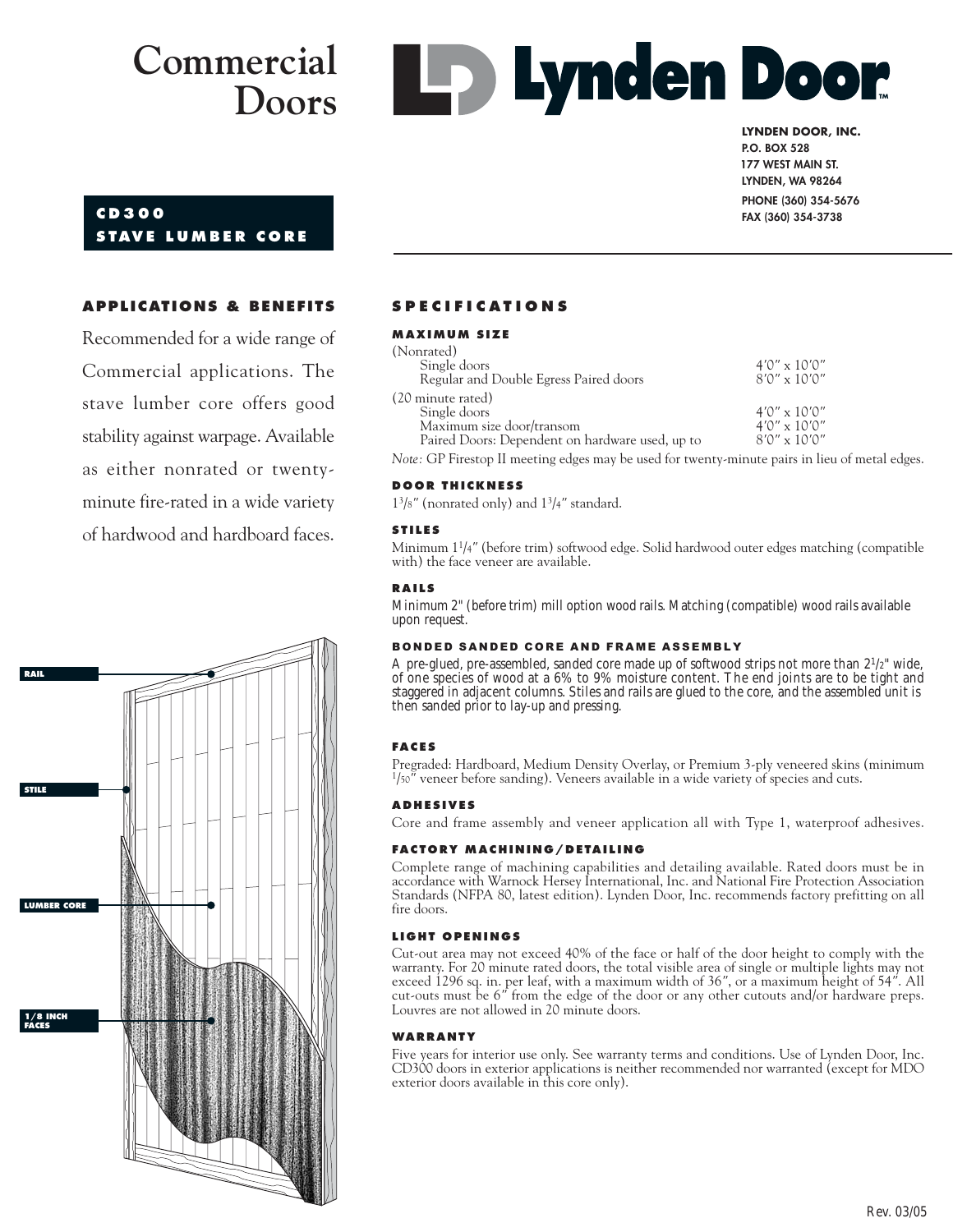# **Commercial Doors**



#### **LYNDEN DOOR, INC. P.O. BOX 528 177 WEST MAIN ST. 177 WEST MAIN ST. LYNDEN, WA 98264**

# **COMMERCIAL SMOOTH COLONIST SOLID CORE**

# **PHONE (360) 354-5676 FAX (360) 354-3738**

# **APPLICATIONS & BENEFITS**

Recommended for a wide range of commercial applications. The unique dimensions of the face frame allows for installation of most commercial hardware on a molded panel door. Available as a standard solid core, or as fire rated particle or mineral core.



# **SPECIFICATIONS**

**MAXIMUM SIZE** (Single swing only)

| $2'6'' \times 6'8''$ | $2'6'' \times 7'0''$ |
|----------------------|----------------------|
| $2'8'' \times 6'8''$ | $2'8'' \times 7'0''$ |
| $3'0'' \times 6'8''$ | $3'0'' \times 7'0''$ |
| $3'6'' \times 6'8''$ | $3'6'' \times 7'0''$ |

#### **DOOR THICKNESS**

13/8*"* (nonrated) and 13/4*"* (nonrated and rated).

#### **FIRE RATINGS**

13/4*"* thick doors: 20 minute rated (60 minute rated available upon request).

#### **STILES**

13/8*"* doors: Minimum 11/4*"* (before trim) mill option fingerjointed softwood stiles. 13/4*"* doors 6*'*8*"* high: Minimum 11/4*"* (before trim) mill option fingerjointed softwood stiles. 13/4*"* doors 7*'*0*"* high: Minimum 13/4*"* (before trim) mill option fingerjointed softwood stiles.

#### **RAILS**

13/8*"* doors: Minimum 21/4*"* (before trim) mill option fiberboard or softwood rails. 13/4*"* doors: Minimum 25/8*"* (before trim) mill option softwood rails.

#### **LOOSE LAY CORE AND FRAME ASSEMBLY**

Particle board core routed to accept molded skins, with an average core density of 28 to 34 lbs.

#### **FACES**

Pregraded 1/8*"* molded hardboard skins.

#### **ADHESIVES**

Core and frame assembly and veneer application all with Type II water resistant adhesives. Type I waterproof adhesives available upon request.

#### **BLOCKING**

Special inner blocking options may be specified for hardware reinforcement.

#### **FACTORY MACHINING**

Complete range of machining capabilities and detailing available. Rated doors must be in accordance with Warnock Hersey International, Inc. and National Fire Protection Agency Standards (NFPA 80, or latest edition). Lynden Door, Inc. recommends factory prefitting on all fire doors.

#### **WARRANTY**

Five years for interior use only. See warranty terms and conditions. Use of Lynden Door, Inc. interior doors in exterior applications is neither recommended nor warranted.

#### **NOTE**

All Lynden Door, Inc. doors meet or exceed N.W.W.D.A., I.S.1 and C.S.A. standards.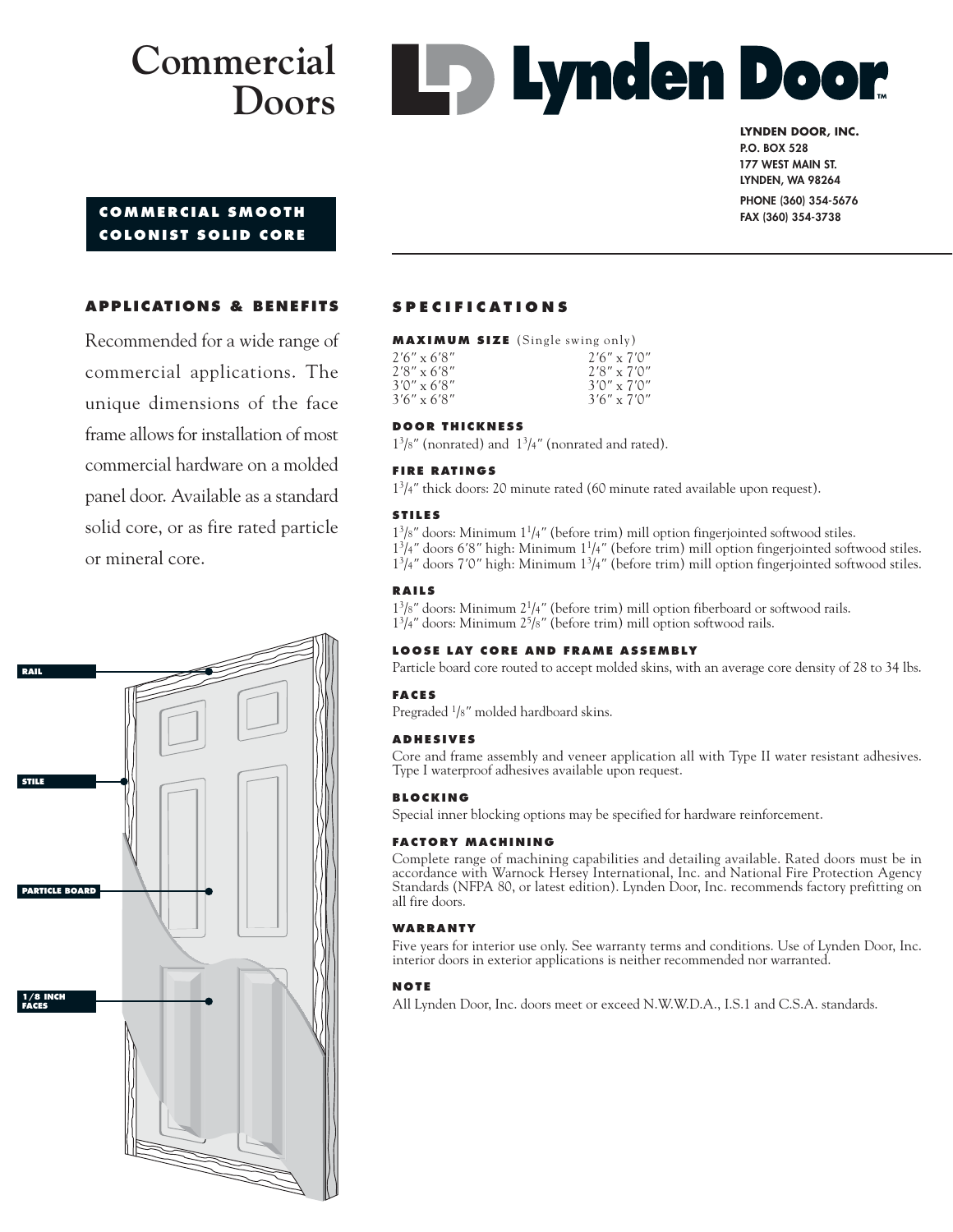



#### DOOR FACING DIMENSIONS

| FACING SIZE<br>(nominal) | <b>FACING</b><br>OVER ALL | PANEL<br>WIDTH | <b>CENTER</b><br><b>STILE</b> | OUTER<br><b>STILE</b> |
|--------------------------|---------------------------|----------------|-------------------------------|-----------------------|
| 30''                     | 30.375''                  | 7.563''        | 3.875"                        | 5.688"                |
| 32''                     | 32.375"                   | 7.563''        | 3.875"                        | 6.688"                |
| 36''                     | 36.375''                  | 9.563''        | 3.875"                        | 6.688"                |
| 42"                      | 42.375"                   | 12.963"        | 3.875"                        | 6.688"                |

SIZES AVAILABLE

| OPENING WIDTH                                        |  | $2'6''$ $2'8''$ $2'10''$ $3'0''$ $3'2''$ $3'4''$ $3'6''$ |  |  |
|------------------------------------------------------|--|----------------------------------------------------------|--|--|
| Colonist <sup>®</sup> Commercial 7'0" • • NA • NA NA |  |                                                          |  |  |
| Colonist <sup>®</sup> Commercial 6'8" • • NA • NA NA |  |                                                          |  |  |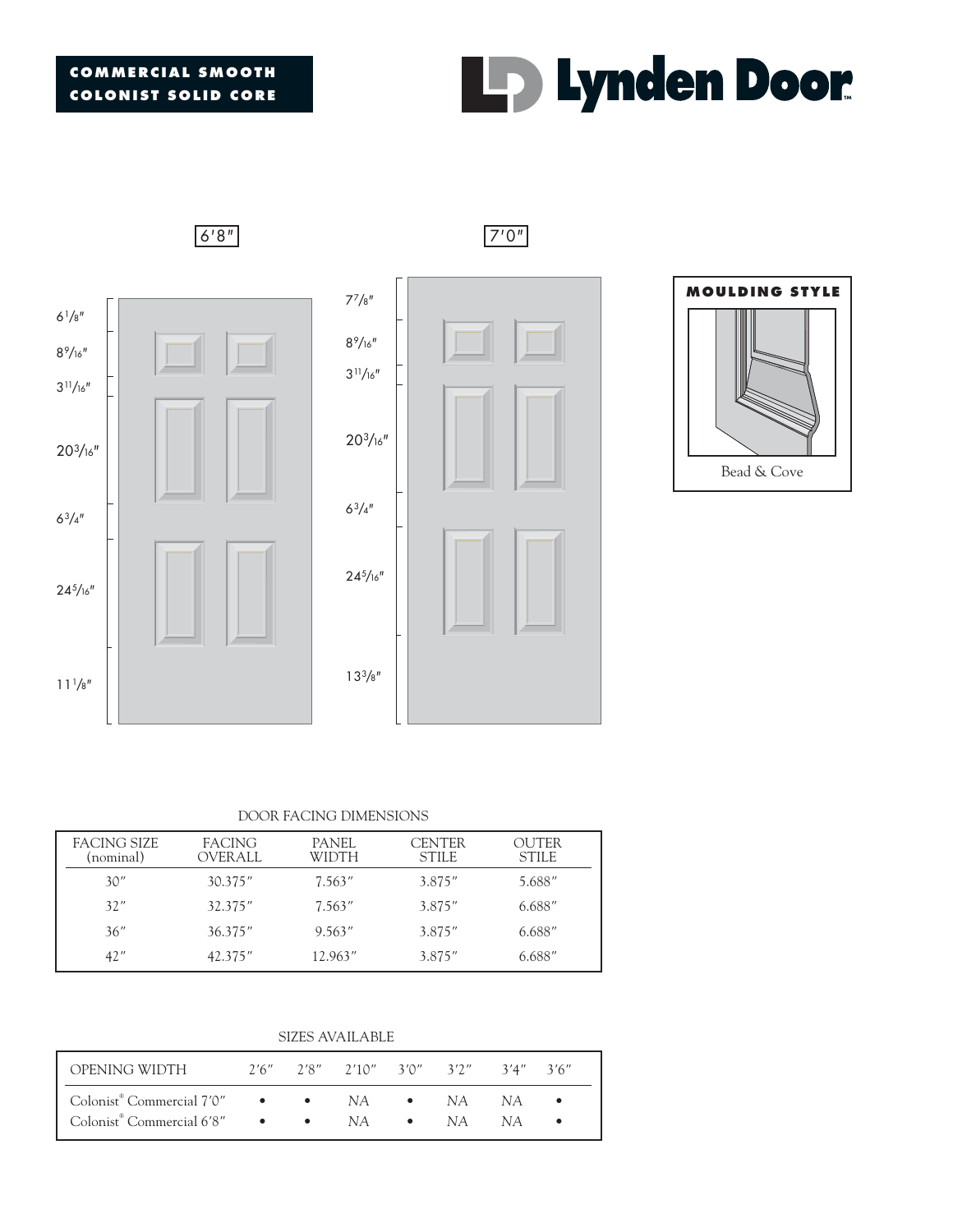**Lynden Door** 

#### **LYNDEN DOOR, INC. P.O. BOX 528 177 WEST MAIN ST. 177 WEST MAIN ST.**

**LYNDEN, WA 98264 PHONE (360) 354-5676 FAX (360) 354-3738**

# **CD450 MINERAL CORE**

### **APPLICATIONS & BENEFITS**

Recommended for Commercial applications that require a fortyfive-minute fire-rated door. Available in a wide variety of hardwood and hardboard faces.



# **SPECIFICATIONS**

#### **MAXIMUM SIZE**

Single doors 4*'*0*"* x 10*'*0*"* Maximum size door/transom 4*'*0*"* x 10*'*0*"* Paired doors: Dependent on blocking and hardware preps. Call Lynden Door, Inc. for further information.

#### **DOOR THICKNESS**

13/4*"* standard.

#### **STILES**

Untreated softwood stiles. Minimum 11/16*"*, maximum 7/8*"* (after trim). Solid hardwood outer edges matching (compatible with) the face veneer available upon request. Minimum dimensions are net after factory undersizing.

#### **RAILS**

Untreated softwood rails. Top rail: Minimum 5/8*"*, maximum 7/8*"*. Bottom rail: Minimum 3/4*"*, maximum 17/8*"* (after trim). Matching (compatible) wood rails available upon request. Minimum dimensions are after factory undersizing.

#### **LOOSE LAY CORE AND FRAME ASSEMBLY**

Stiles, rails, and Georgia Pacific forty-five minute mineral core manufactured to fire label requirements.

#### **FACES**

Pregraded: Hardboard, Medium Density Overlay, or Premium 3-ply veneered skins (minimum 1/50*"* veneer before sanding). Veneers available in a wide variety of species and cuts.

#### **ADHESIVES**

Core and frame assembly and veneer application all with Type 1, waterproof adhesives.

#### **BLOCKING**

Special inner blocking options may be specified for reinforcing of hardware, including lockblocks.

#### **FACTORY MACHINING/DETAILING**

Complete range of machining capabilities and detailing available. Rated doors must be in accordance with Warnock Hersey International, Inc. and National Fire Protection Association Standards (NFPA 80, latest edition). Lynden Door, Inc. recommends factory prefitting on all fire doors.

#### **LIGHT OPENINGS**

Cut-out area may not exceed 40% of the face or half of the door height to comply with the warranty. For forty-five-minute rated doors, the total visible area of single or multiple lights may not exceed 1296 sq. in. per leaf, with a maximum width of 36*"*, or a maximum height of 54*"*. All cut-outs must be 6*"* from the edge of the door or any other cutouts and/or hardware preps, with a minimum bottom rail of 10*"*.

#### **WARRANTY**

Five years for interior use only. See warranty terms and conditions. Use of Lynden Door, Inc. CD450 doors in exterior applications is neither recommended nor warranted.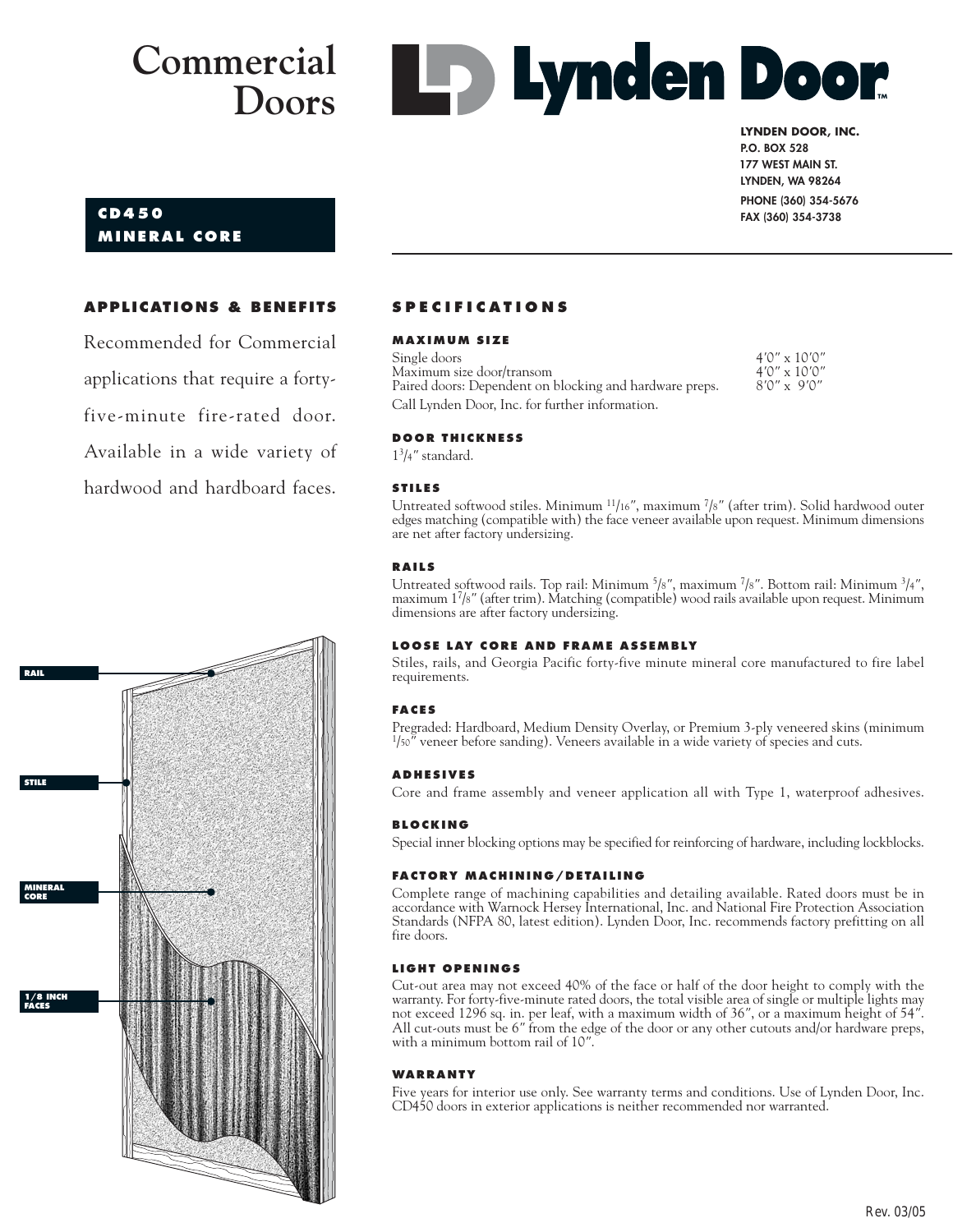**Lynden Door** 

# **LYNDEN DOOR, INC. P.O. BOX 528**

# **CD600 MINERAL CORE**

**177 WEST MAIN ST. 177 WEST MAIN ST. LYNDEN, WA 98264 PHONE (360) 354-5676 FAX (360) 354-3738**

### **APPLICATIONS & BENEFITS**

Recommended for Commercial applications that require a sixtyminute fire-rated door. They are available in a wide variety of hardwood and hardboard faces.



# **SPECIFICATIONS**

#### **MAXIMUM SIZE**

Single doors 4*'*0*"* x 10*'*0*"*  $Maximum size door/transom$ Paired doors: Dependent on blocking and hardware preps. Call Lynden Door, Inc. for further information.

#### **DOOR THICKNESS**

13/4*"* standard.

#### **STILES**

Firestop II with softwood edges. Maximum 1 /2*"* wood (after trim), with minimum 3 /4*"* composition inner stile. Matching stiles (compatible with) the face veneer available upon request.

#### **RAILS**

Firestop II composite rails with outer band of softwood. Top rail: Maximum 1/4*"* optional wood outerband, with a minimum 3/4*"* composition (after trim). Bottom rail: Minimum 1*"* composition (after trim), no wood allowed. Matching (compatible) top rail available upon request.

#### **LOOSE LAY CORE AND FRAME ASSEMBLY**

Stiles, rails, and Georgia Pacific sixty-minute mineral core manufactured to fire label requirements.

#### **FACES**

Pregraded: Hardboard, Medium Density Overlay, and Premium 3-ply veneered skins (minimum  $1/50$ <sup>"</sup> veneer before sanding). Veneers available in a wide variety of species and cuts.

#### **ADHESIVES**

Core and frame assembly and veneer application all with Type 1, waterproof adhesives.

#### **BLOCKING**

Special inner blocking options may be specified for reinforcing of hardware, including lockblocks.

#### **FACTORY MACHINING/DETAILING**

Complete range of machining capabilities and detailing available. Rated doors must be in accordance with Warnock Hersey International, Inc. and National Fire Protection Association Standards (NFPA 80, latest edition). Lynden Door, Inc. recommends factory prefitting on all fire doors.

#### **LIGHT OPENINGS**

For sixty-minute rated doors, the total visible area of single or multiple lights may not exceed 100 sq. in. per leaf, with a maximum width of 10*"*, or a maximum height of 33*"*. All cut-outs must be 6*"* from the edge of the door or any other cutouts and/or hardware preps, with a minimum bottom rail of 10*"*.

#### **WARRANTY**

Five years for interior use only. See warranty terms and conditions. Use of Lynden Door, Inc. CD600 doors in exterior applications is neither recommended nor warranted.